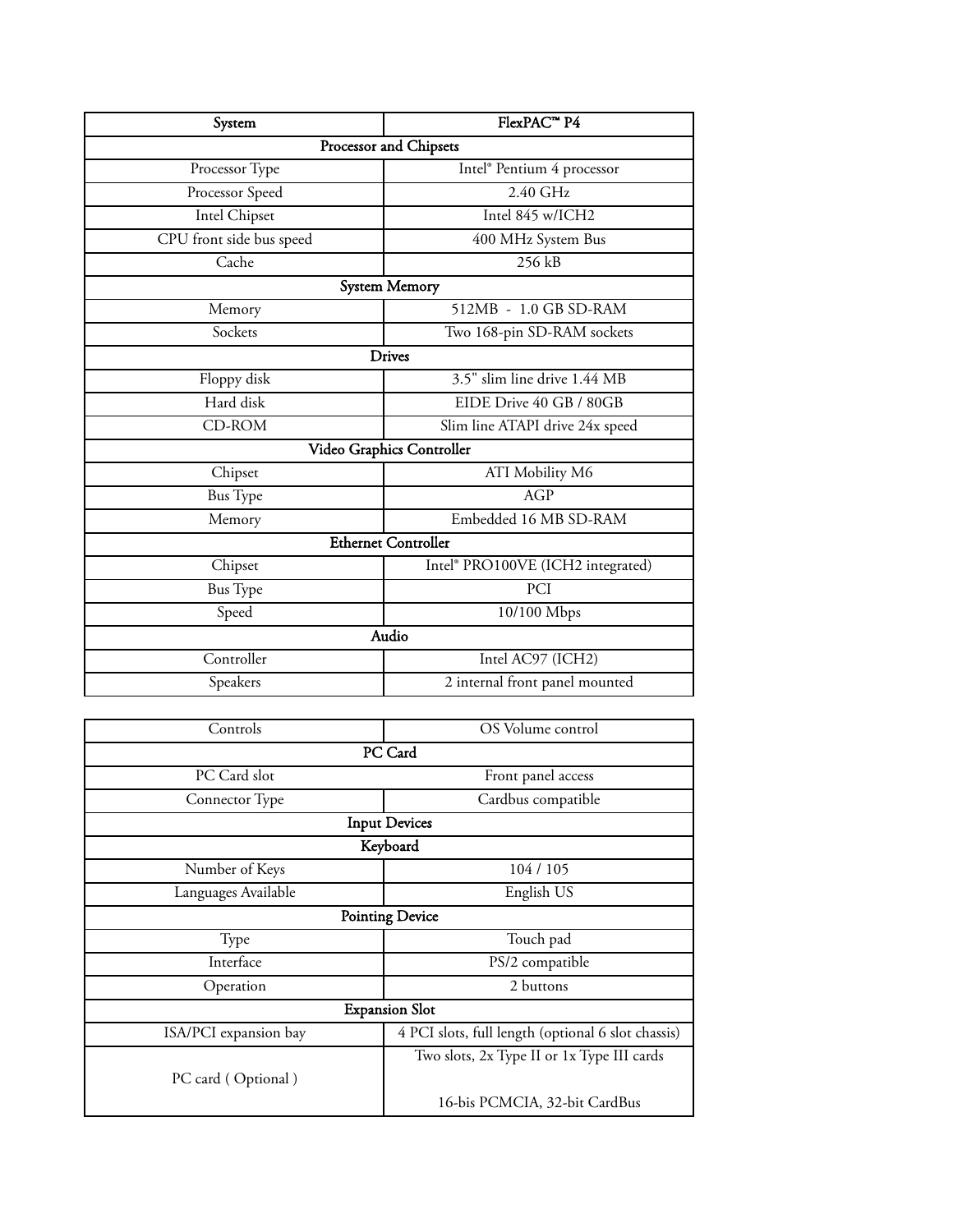|                                     | <b>External Interfaces</b>                 |  |
|-------------------------------------|--------------------------------------------|--|
| Serial Ports                        | 2 x RS232, 9-pin DSUB (16550 UART with     |  |
|                                     | 16Byte FIFO)                               |  |
| <b>USB</b>                          | 2 x USB Ports                              |  |
| Parallel Port                       | 1x 25-pin DSUB, SPP/EPP/ECP                |  |
| <b>VGA</b>                          | 1x 15-pin DSUB, for analog VGA CRT monitor |  |
| Audio                               | Line-In, Mic-In, Line-Out                  |  |
| <b>LAN</b>                          | RJ45                                       |  |
| Display                             |                                            |  |
| Type                                | <b>TFT</b>                                 |  |
| Size                                | 14.1"                                      |  |
| Resolution                          | XGA, 1024 x 768, 64K colours               |  |
|                                     | Power                                      |  |
|                                     | $100 - 250$ VAC (AT Type), $50 - 60$ Hz    |  |
| AC input                            |                                            |  |
|                                     | auto-sensing, auto-switching               |  |
| Output Power                        | 300 W                                      |  |
| Internal consumption                | Typ. 100 W                                 |  |
| <b>System Dimensions</b>            |                                            |  |
| Weight                              | 8.75 kg / 19.3 lbs (basic system)          |  |
|                                     | 28.58 cm / 11.25" height                   |  |
| Dimensions                          | 19.79 cm / 7.75" depth                     |  |
|                                     | 40.01 cm / 15.75" width                    |  |
| <b>Operating Systems</b>            |                                            |  |
| <b>Operating System</b>             | Multi partition to customer wishes. Dos /  |  |
|                                     | Windows 2000 Pro / Windows XP Pro          |  |
| <b>Environmental Specifications</b> | FlexPAC™ P4                                |  |
|                                     | Temperature                                |  |
| i Operating                         | $0$ °C to 50 °C $\,$                       |  |
| Non-Operating                       | -40 °C to 70 °C                            |  |
|                                     | Humidty                                    |  |
|                                     | 20 % to 93 % (operating)                   |  |
| Relative humidity, non-condensing   |                                            |  |
|                                     | 20 % to 93 % (non-operating)               |  |
| Altitude                            |                                            |  |
| Operating                           | 10.000 ft (3047,9 m)                       |  |
| Non-Operating                       | 40.000 ft $(12.191, 4 \text{ m})$          |  |
| Vibration                           | (Per IEC 68-2-6)                           |  |
| Operating                           | 3 to 500 Hz 0.41 g                         |  |
| Non-Operating                       | 3 to 500 Hz 1.12 g                         |  |